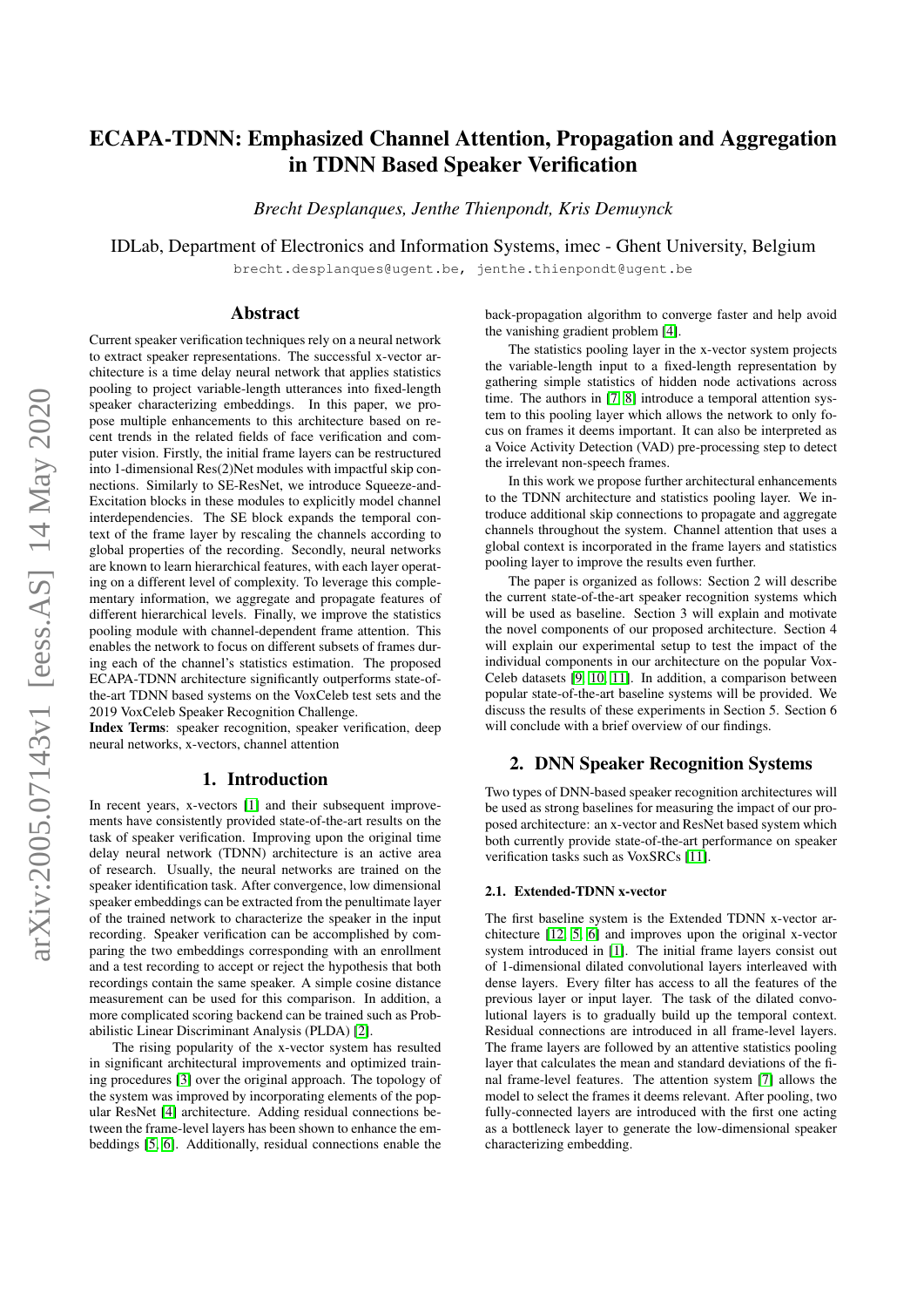## <span id="page-1-1"></span>2.2. ResNet-based r-vector

The second baseline system is the r-vector system proposed in [\[6\]](#page-4-5). It is based on the ResNet18 and ResNet34 implementations of the successful ResNet architecture [\[4\]](#page-4-3). The convolutional frame layers of this network process the features as a 2-dimensional signal before collecting the mean and standard deviation statistics in the pooling layer. See [\[6\]](#page-4-5) for more details about the topology.

## <span id="page-1-2"></span>3. Proposed ECAPA-TDNN Architecture

In this section, we examine some of the limitations of the xvector architecture and and incorporate potential solutions in our ECAPA-TDNN architecture. The following subsections will focus on frame-level and pooling-level enhancements. An overview of the complete architecture is given by Figure [2.](#page-2-0)

#### 3.1. Channel- and context-dependent statistics pooling

In recent x-vector architectures, soft self-attention is used for calculating weighted statistics in the temporal pooling layer [\[7\]](#page-4-6). Success with multi-headed attention has shown that certain speaker properties can be extracted on different sets of frames [\[8\]](#page-4-7). Due to these results, we argue that it might be beneficial to extend this attention mechanism even further to the channel dimension. This enables the network to focus more on speaker characteristics that do not activate on identical or similar time instances, e.g. vowels vs. consonants.

We implement the attention mechanism as described in [\[7\]](#page-4-6) and adapt it to be channel-dependent:

<span id="page-1-0"></span>
$$
e_{t,c} = \boldsymbol{v}_c^T f(\boldsymbol{W} \boldsymbol{h}_t + \boldsymbol{b}) + k_c, \tag{1}
$$

where  $h_t$  are the activations of the last frame layer at time step t. The parameters  $\boldsymbol{W} \in \mathbb{R}^{R \times C}$  and  $\boldsymbol{b} \in \mathbb{R}^{R \times 1}$  project the information for self-attention to a smaller R-dimensional representation that is shared across all  $C$  channels to reduce the parameter count and over-fitting. After a non-linearity  $f(\cdot)$  this information is transformed to a channel-dependent self-attention score through a linear layer with weights  $\mathbf{v}_c \in \mathbb{R}^{R \times 1}$  and bias  $k_c$ . This scalar score  $e_{t,c}$  is then normalized over all frames by applying the softmax function channel-wise across time:

$$
\alpha_{t,c} = \frac{\exp(e_{t,c})}{\sum_{\tau}^{T} \exp(e_{\tau,c})}.
$$
 (2)

The self-attention score  $\alpha_{t,c}$  represents the importance of each frame given the channel and is used to calculate the weighted statistics of channel c. For each utterance the channel component  $\tilde{\mu}_c$  of the weighted mean vector  $\tilde{\mu}$  is estimated as:

$$
\tilde{\mu}_c = \sum_t^T \alpha_{t,c} h_{t,c}.\tag{3}
$$

The channel component  $\tilde{\sigma}_c$  of the weighted standard deviation vector  $\tilde{\sigma}$  is constructed as follows:

$$
\tilde{\sigma}_c = \sqrt{\sum_t^T \alpha_{t,c} h_{t,c}^2 - \tilde{\mu}_c^2}.
$$
 (4)

The final output of the pooling layer is given by concatenating the vectors of the weighted mean  $\tilde{\mu}$  and weighted standard deviation  $\tilde{\sigma}$ .

Furthermore, we expand the temporal context of the pooling layer by allowing the self-attention to look at global properties of the utterance. We concatenate the local input  $h_t$  in [\(1\)](#page-1-0) with the global non-weighted mean and standard deviation of  $h_t$  across the time domain. This context vector should allow the attention mechanism to adapt itself to global properties of the utterance such as noise or recording conditions.

#### <span id="page-1-3"></span>3.2. 1-Dimensional Squeeze-excitation Res(2)Blocks

The temporal context of frame layers in the original x-vector system is limited to 15 frames. As the network apparently benefits from a wider temporal context [\[12,](#page-4-11) [6,](#page-4-5) [5\]](#page-4-4) we argue it could be beneficial to rescale the frame-level features given global properties of the recording, similar to the global context in the attention module described above. For this purpose we introduce 1-dimensional Squeeze-excitation (SE) blocks, as this computer vision approach to model global channel interdependencies has been proved successful [\[13\]](#page-4-12).

The first component of an SE-block is the squeeze operation which generates a descriptor for each channel. The squeeze operation simply consists of calculating the mean vector z of the frame-level features across the time domain:

$$
\boldsymbol{z} = \frac{1}{T} \sum_{t}^{T} \boldsymbol{h}_t. \tag{5}
$$

The descriptors in  $z$  are then used in the excitation operation to calculate a weight for each channel. We define the subsequent excitation operation as:

$$
\mathbf{s} = \sigma(\mathbf{W}_2 f(\mathbf{W}_1 \mathbf{z} + \mathbf{b}_1) + \mathbf{b}_2) \tag{6}
$$

with  $\sigma$  denoting the sigmoid function and  $W_1 \in \mathbb{R}^{R \times C}$  and  $W_2 \in \mathbb{R}^{C \times R}$ . This operation acts as a bottleneck layer with C and R referring to the number of input channels and reduced dimensionality respectively. The resulting vector  $s$  contains weights  $s_c$  between zero and one, which are applied to the original input through channel-wise multiplication

$$
\tilde{\boldsymbol{h}}_c = s_c \boldsymbol{h}_c \tag{7}
$$

The 1-dimensional SE-block can be integrated in the xvector architecture in various ways, with using them after each dilated convolution being the most straightforward one. However, we want to combine them with the benefits of residual connections [\[4\]](#page-4-3). Simultaneously, we do not want to increase the total amount of parameters too much compared to the baseline systems.

The *SE-Res2Block* shown in Figure [1](#page-2-1) incorporates the requirements mentioned above. We contain the dilated convolutions with a preceding and succeeding dense layer with a context of 1 frame. The first dense layer can be used to reduce the feature dimension, while the second dense layer restores the number of features to the original dimension. This is followed by an SE-block to scale each channel. The whole unit is covered by a skip connection. The use of these traditional Res-Blocks makes it easy to incorporate advancements concerning this popular computer vision architecture. The recent Res2Net module [\[14\]](#page-4-13), for example, enhances the central convolutional layer so that it can process multi-scale features by constructing hierarchical residual-like connections within. The integration of this module improved performance, while significantly reducing the number of model parameters.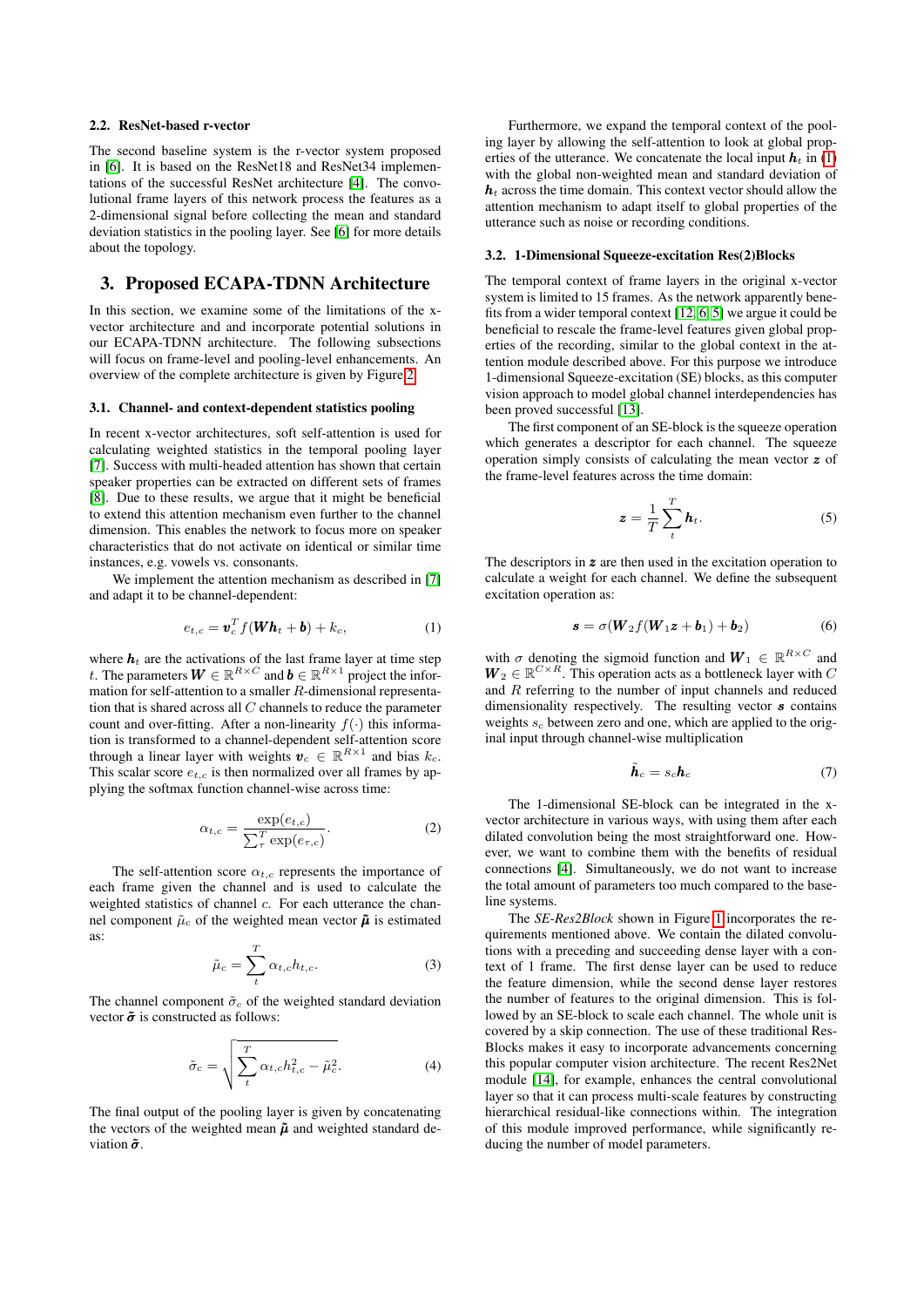<span id="page-2-1"></span>

Figure 1: *The SE-Res2Block of the ECAPA-TDNN architecture. The standard Conv1D layers have a kernel size of 1. The central Res2Net [\[14\]](#page-4-13) Conv1D with scale dimension* s = 8 *expands the temporal context through kernel size* k *and dilation spacing* d*.*

### 3.3. Multi-layer feature aggregation and summation

The original x-vector system only uses the feature map of the last frame-layer for calculating the pooled statistics. Given the hierarchical nature of a CNN, these deeper level features are the most complex ones and should be strongly correlated with the speaker identities. However, due to evidence in [\[15,](#page-4-14) [16\]](#page-4-15) we argue that more shallow feature maps can also contribute towards more robust speaker embeddings. For each frame, our proposed system concatenates the output feature maps of all the SE-Res2Blocks. After this Multi-layer Feature Aggregation (MFA), a dense layer processes the concatenated information to generate the features for the attentive statistics pooling.

Another, complementary way to exploit multi-layer information is to use the output of all preceding SE-Res2Blocks and initial convolutional layer as input for each frame layer block [\[15,](#page-4-14) [17\]](#page-4-16). We implement this by defining the residual connection in each SE-Res2Block as the sum of the outputs of all the previous blocks. We opt for a summation of the feature maps instead of concatentation to restrain the model parameter count. The final architecture without the summed residual connections is shown in Figure [2.](#page-2-0)

## 4. Experimental Setup

## 4.1. Training the speaker embedding extractors

We apply the fixed-condition VoxSRC 2019 training restrictions [\[11\]](#page-4-10) and only use the development part of the VoxCeleb2 dataset [\[10\]](#page-4-9) with 5994 speakers as training data. A small subset of about 2% of the data is reserved as a validation set for hyperparameter optimization. It is a well known fact that neural networks benefit from augmenting the data to generate extra training samples. We generate a total of 6 extra samples for each utterance. The first set of augmentations follow the KALDI recipe [\[12\]](#page-4-11) in combination with the publicly available MUSAN dataset (babble, noise) [\[18\]](#page-4-17) and the RIR dataset (reverb) provided in [\[19\]](#page-4-18). The remaining three augmentations are generated with the open-source SoX (tempo up, tempo down) and FFmpeg (alternating opus or aac compression) libraries.

<span id="page-2-0"></span>

Figure 2: *Network topology of the ECAPA-TDNN. We denote* k *for kernel size and* d *for dilation spacing of the Conv1D layers or SE-Res2Blocks.* C *and* T *correspond to the channel and temporal dimension of the intermediate feature-maps respectively.*

The input features are 80 dimensional MFCCs from a 25 ms window with a 10 ms frame shift. The MFCCs are normalized through cepstral mean subtraction and no voice activity detection is applied. We use a random crop of 2 seconds on the normalized features. As a final augmentation step, we apply SpecAugment [\[20\]](#page-4-19) on the log mel spectrogram of the samples. The algorithm randomly masks 0 to 5 frames in the time domain and 0 to 10 channels in the frequency domain.

All models are trained with a cyclical learning rate varying between 1e-8 and 1e-3 using the *triangular2* policy as de-scribed in [\[21\]](#page-4-20) in conjunction with the Adam optimizer [\[22\]](#page-4-21). The *step size* parameter used is 65000. All systems are trained using AAM softmax [\[3,](#page-4-2) [23\]](#page-4-22) with a margin of 0.2 and softmax prescaling of 30 for 4 cycles. To prevent overfitting, we apply a weight decay on all weights in the model of 2e-5, except for the AAM softmax weights, which uses 2e-4. The mini-batch size for training is 128.

We study two setups of the proposed ECAPA-TDNN architecture with either 512 or 1024 channels in the convolutional frame layers. The dimension of the bottleneck in the SE-Block and the attention module is set to 128. The scale dimension s in the Res2Block [\[14\]](#page-4-13) is set to 8. The number of nodes in the final FC layer is 192. The performance of this system will be compared to the baselines described in Section [2.1](#page-0-0) and [2.2.](#page-1-1)

#### 4.2. Speaker verification

Speaker embeddings are extracted from the final fullyconnected layer for all systems. Trial scores are produced using the cosine distance between embeddings for all systems. Subsequently, all scores are normalized using adaptive s-norm [\[24\]](#page-4-23). The imposter cohort consists of the speaker-wise averages of the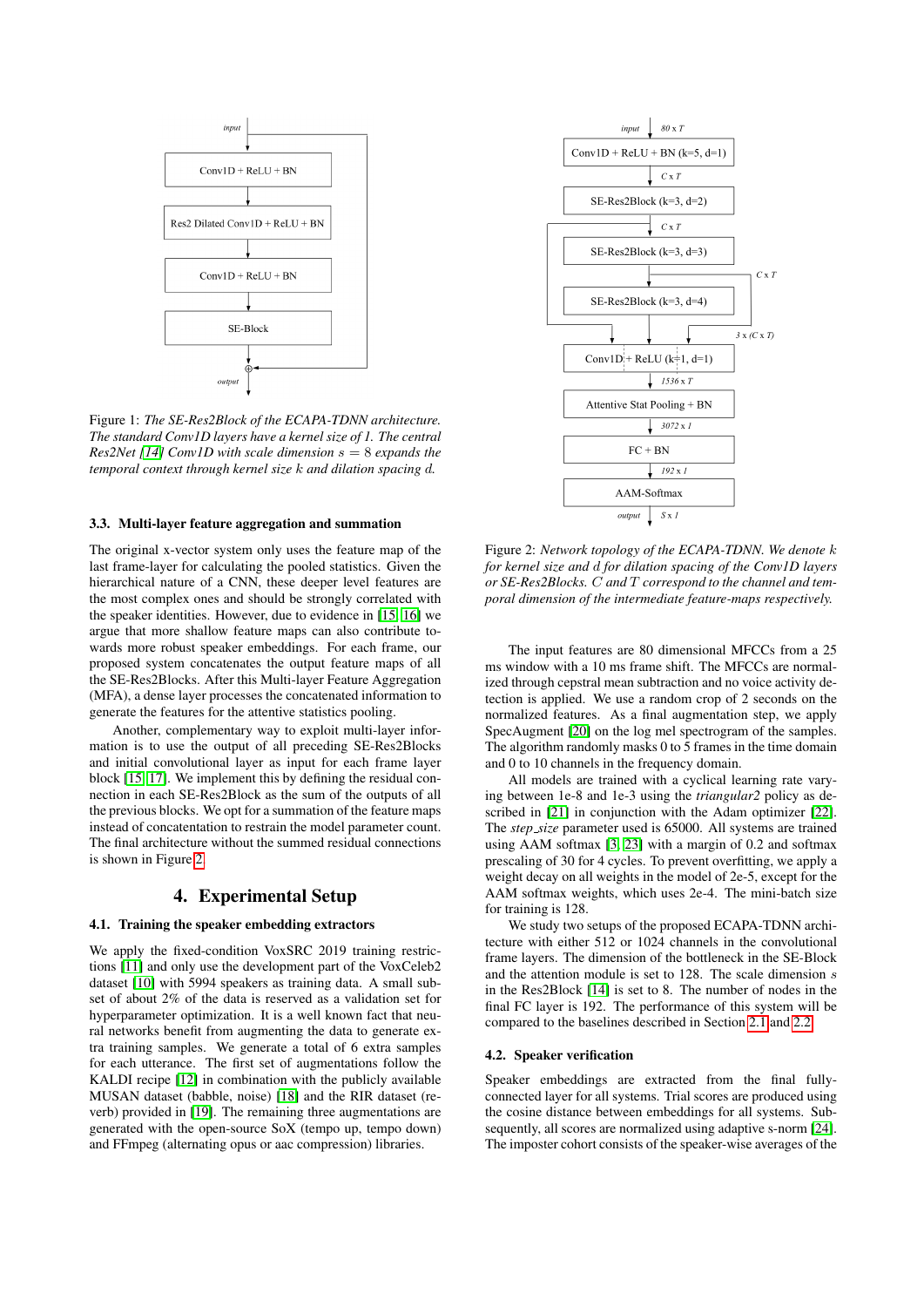<span id="page-3-0"></span>

| Architecture          | # Params | VoxCeleb1<br>VoxCeleb1-E |               | VoxCeleb1-H |               | <b>VoxSRC19</b> |               |           |
|-----------------------|----------|--------------------------|---------------|-------------|---------------|-----------------|---------------|-----------|
|                       |          | $EER(\%)$                | <b>MinDCF</b> | $EER(\%)$   | <b>MinDCF</b> | $EER(\%)$       | <b>MinDCF</b> | $EER(\%)$ |
| E-TDNN                | 6.8M     | 1.49                     | 0.1604        | 1.61        | 0.1712        | 2.69            | 0.2419        | 1.81      |
| E-TDNN (large)        | 20.4M    | 1.26                     | 0.1399        | 1.37        | 0.1487        | 2.35            | 0.2153        | 1.61      |
| ResNet18              | 13.8M    | 1.47                     | 0.1772        | 1.60        | 0.1789        | 2.88            | 0.2672        | 1.97      |
| ResNet <sub>34</sub>  | 23.9M    | 1.19                     | 0.1592        | 1.33        | 0.1560        | 2.46            | 0.2288        | 1.57      |
| $ECAPA-TDNN (C=512)$  | 6.2M     | 1.01                     | 0.1274        | 1.24        | 0.1418        | 2.32            | 0.2181        | 1.32      |
| $ECAPA-TDNN (C=1024)$ | 14.7M    | 0.87                     | 0.1066        | 1.12        | 0.1318        | 2.12            | 0.2101        | 1.22      |

Table 1: *EER and MinDCF performance of all systems on the standard VoxCeleb1 and VoxSRC 2019 test sets.*

length-normalized embeddings of all training utterances. The size of the imposter cohort was set to 1000 for the VoxCeleb test sets and to a more robust value of 50 for the cross-dataset VoxSRC 2019 evaluation.

#### 4.3. Evaluation protocol

The system is evaluated on the popular VoxCeleb1 test sets [\[9\]](#page-4-8) and VoxSRC 2019 evaluation set [\[11\]](#page-4-10). Performance will be measured by providing the EERs and the minimum normalized detection costs MinDCF with  $P_{target} = 10^{-2}$  and  $C_{FA} =$  $C_{Miss} = 1$ . A concise ablation study is used to gain a deeper understanding how each of the proposed improvements affects the performance.

## 5. Results

A performance overview of the baseline systems described in Section [2](#page-0-1) and our proposed ECAPA-TDNN system is given in Table [1.](#page-3-0) We implement two setups with the number of filters C in the convolutional layers either set to 512 or 1024. Our proposed architecture significantly outperforms all baselines while using fewer model parameters. The larger ECAPA-TDNN system gives an average relative improvement of 18.7% for EER and 12.5% for MinDCF over the best scoring baseline for each test set. We note that the performance of the baselines is superseeds the numbers reported in [\[5,](#page-4-4) [6\]](#page-4-5) in most cases. We continue with an ablation study of the individual components introduced in Section [3.](#page-1-2) An overview of these results is given in Table [2.](#page-3-1)

<span id="page-3-1"></span>Table 2: *Ablation study of various components in our ECAPA-TDNN architecture.*

|                | <b>Systems</b>                  | $EER(\%)$ | <b>MinDCF</b> |  |
|----------------|---------------------------------|-----------|---------------|--|
|                | $ECAPA-TDNN (C=512)$            | 1.01      | 0.1274        |  |
| A.1            | <b>Attentive Statistics</b> [7] | 1.12      | 0.1316        |  |
| A.2            | Channel Att. w/o Context        | 1.03      | 0.1288        |  |
| B.1            | No SE-Block                     | 1.27      | 0.1446        |  |
| B.2            | No Res2Net-Block                | 1.07      | 0.1316        |  |
| C <sub>1</sub> | No MFA                          | 1.10      | 0.1311        |  |
| C.2            | No Res. Connections             | 1.08      | 0.1310        |  |
| C <sub>3</sub> | No Sum Res. Connections         | 1.08      | 0.1217        |  |

To measure the impact of our proposed attention module, we run an experiment *A.1*, that uses the attention module from [\[7\]](#page-4-6). We also run a separate experiment *A.2* that does not supply the context vector to the proposed attention. The channel- and context-dependent statistics pooling system improves the EER and minDCF metric with 9.8% and 3.2%, respectively. This confirms the benefits of applying different temporal attention to each channel. Addition of the context vector results in very small performance gains with the system relatively improving about 1.9% on EER and 1.1% on minDCF. Nonetheless, this strengthens our belief that a TDNN-based architecture should try to exploit global context information.

This intuition is confirmed with experiment *B.1* that clearly shows the importance of the SE-blocks described in Section [3.2.](#page-1-3) Incorporating the SE-modules in the Res2Blocks results in relative improvements of 20.5% in EER and 11.9% on the minDCF metric. This indicates that the limited temporal context of the frame-level features is insufficient and should be complemented with global utterance-based information. In experiment *B.1* we replaced the multi-scale features of the Res2Blocks with the standard central dilated 1D convolutional of the ResNet counterpart. Aside from a substantial 30% relative reduction in model parameters, the multi-scale Res2Net approach also leads towards a relative improvement of 5.6% in EER and 3.2% on the minDCF value.

In experiment *C.1*, we only use the output of the final SE-Res2Block instead of aggregating the information of all SE-Res2Blocks. Aggregation of the outputs leads to relative improvements of 8.2% on EER and 2.8% on the minDCF value. Removing all residual connections (experiment *C.2*) shows a similar rate of degradation. We observe a slight performance improvement incorporating a residual connection from the previous SE-Res2Block. Replacing a default ResNet skip connection in the SE-Res2Blocks (experiment *C.3*) with the sum of the outputs of all previous SE-Res2Blocks improves the EER with 6.5%, while slightly degrading the minDCF score. However, further experience on challenging datasets such as [\[25\]](#page-4-24) convinced us to incorporate summed residuals in the final ECAPA-TDNN architecture.

# 6. Conclusion

In this paper we presented ECAPA-TDNN, a novel TDNNbased speaker embedding extractor for speaker verification. We built further upon the original x-vector architecture and put more Emphasis on Channel Attention, Propagation and Aggregation. The incorporation of Squeeze-Excitation blocks, multiscale Res2Net features, extra skip connections and channeldependent attentive statistics poolings, led to significant relative improvements of 19% in EER on average over strong baseline systems on the VoxCeleb and VoxSRC 2019 evaluation sets.